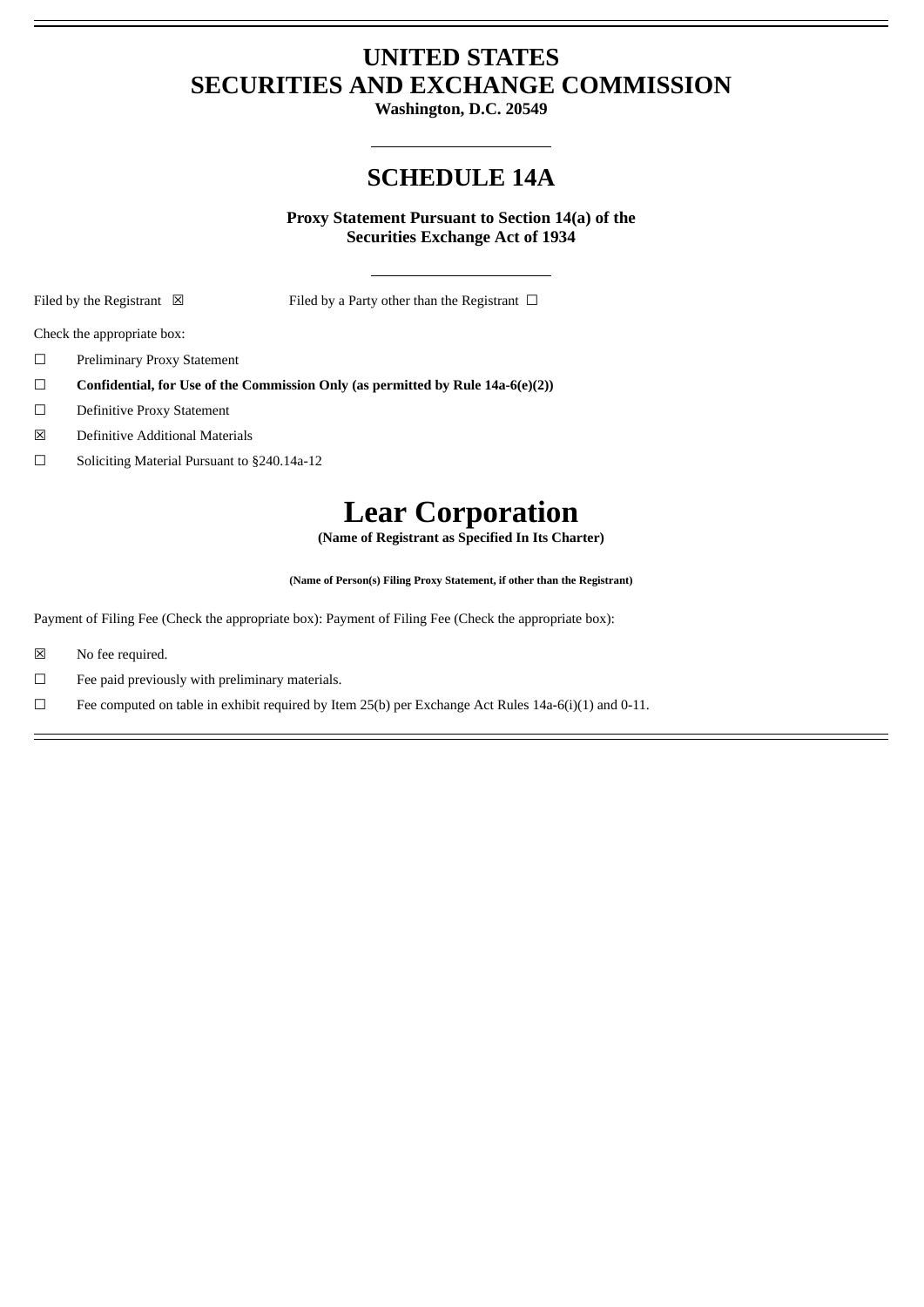# Your **Vote** Counts!

#### **LEAR CORPORATION**

2022 Annual Meeting Vote by May 18, 2022 11:59 PM ET



LEAR CORPORATION ATTN: INVESTOR RELATIONS 21557 TELEGRAPH ROAD SOUTHFIELD, MI 48033

D77445-P68614

#### You invested in LEAR CORPORATION and it's time to vote!

You have the right to vote on proposals being presented at the Annual Meeting. **This is an important notice regarding the availability of proxy material for the stockholder meeting to be held on May 19, 2022.**

#### Get informed before you vote

View the Notice and Proxy Statement and Annual Report on Form 10-K online OR you can receive a free paper or email copy of the material(s) by requesting prior to May 5, 2022. If you would like to request a copy of the material(s) for this and/or future stockholder meetings, you may (1) visit www.ProxyVote.com, (2) call 1-800-579-1639 or (3) send an email to sendmaterial@proxyvote.com. If sending an email, please include your control number (indicated below) in the subject line. Unless requested, you will not otherwise receive a paper or email copy.



\*Please check the meeting materials for any special requirements for meeting attendance.